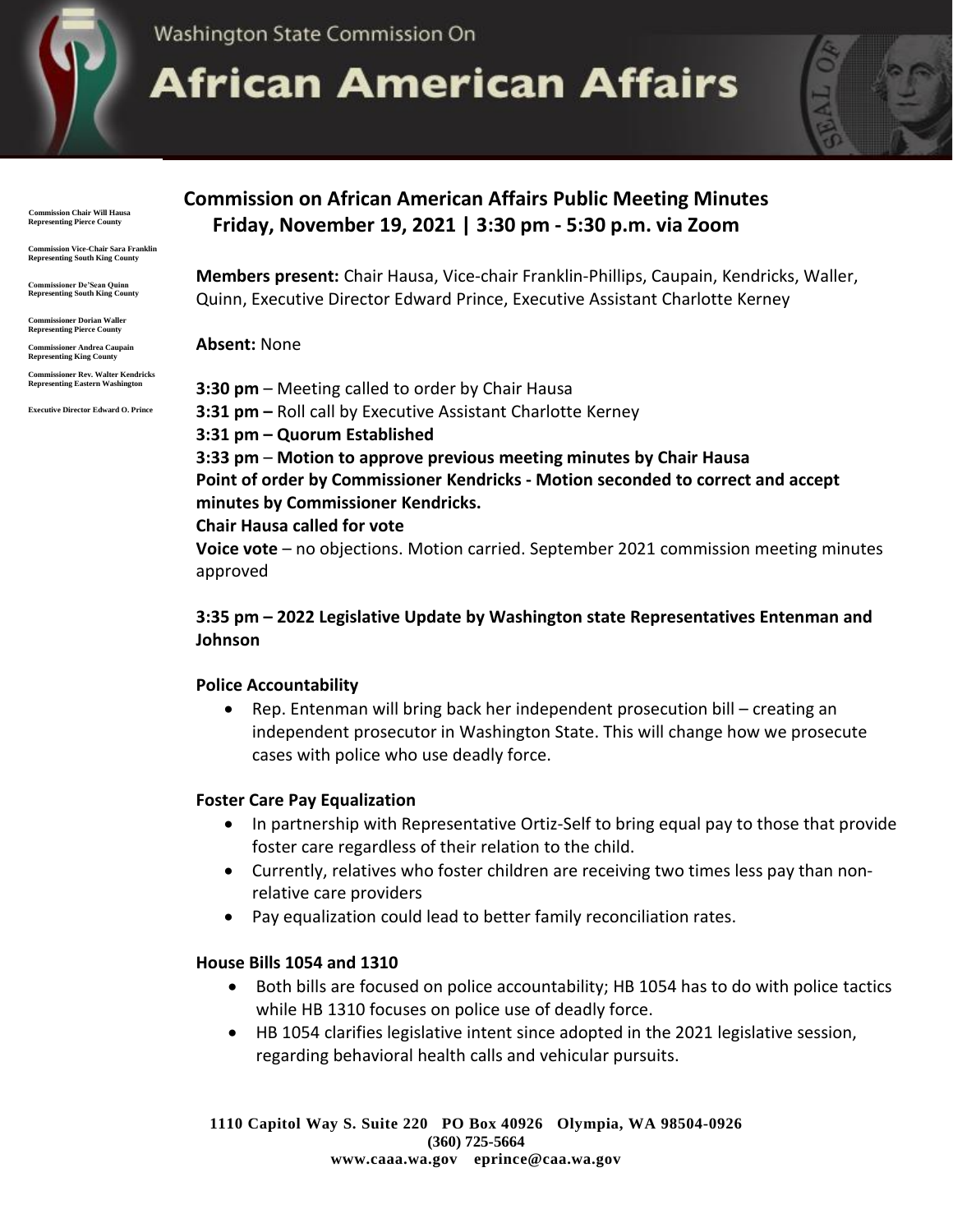**Black Studies -** creates an endorsement for black history based on a recommendation from the AA task force. Working directly with the Professional Educators Standards Board (PESB) to develop a black studies endorsement option for those students seeking a history degree. This endorsement would be an added option to the existing endorsements for those studying history.

**Catalytic Converter Theft -**Addresses scrap metal yards that are accepting materials without identification which has caused a rise in the theft of these materials for selling purposes. There is very little regulation of this industry

**Behavioral Health in Schools -** Rep. Johnson has been working with Rep. Callan to expand the definition of behavioral health to include undiagnosed behavioral health issues. Currently, behavioral health is identified as an official diagnosis from a doctor, and without these students are unable to get excused absences for hardship.

**Host Homes for Un-homed and Un-sheltered Youth -** Creates a property tax exemption for private property owners who are serving as transitional housing for a young person.

**Commissioner Quinn:** Rep. Johnson - what do yo use as the next steps in making sure that law enforcement recognizes their role and responsibility?

**Representative Johnson:** Three main concerns have been brought by the officers: use of lethal force, response to behavioral health calls, and vehicular pursuits. Each concern is legitimate, and we want to address them.

#### **Community Block Grant Funds:**

Community Block Grant Funds are funds distributed to community organizations across the state that have human services as apart of their work. The money is distributed by the cities that those organizations are located through the distribution of state funds to those cities. The problem that is being seen with these funds is that inability to accurately track how these funds are being used within the community. There is a lack of accountability and transparency when it comes to the money is going once it is received. The Department of Commerce is tasked with tracking this information but never clear how they are tracking this data. Call to action to get into our communities to see if we can determine how these funds are being used.

 **Commissioner Quinn:** Representatives - do you believe this is the time to begin the statewide conversation around the social safety net and how it plays a part in homelessness?

Rep. Entenman and Rep. Johnson: The lack of behavioral health institutions leaves nonprofits and churches to fill the gap, but they do not always have the needed resources. There needs to be more government services for people to get the help that they need. If easily accessible this could lead to less pressures out on law enforcement to handle the behavioral health crisis. This problem isn't so much the need for more funding as much as it is the need for more coordination between elected officials and county and city members. Right now, the problem is approached city-by-city or county-by-county when really it is a state issue.